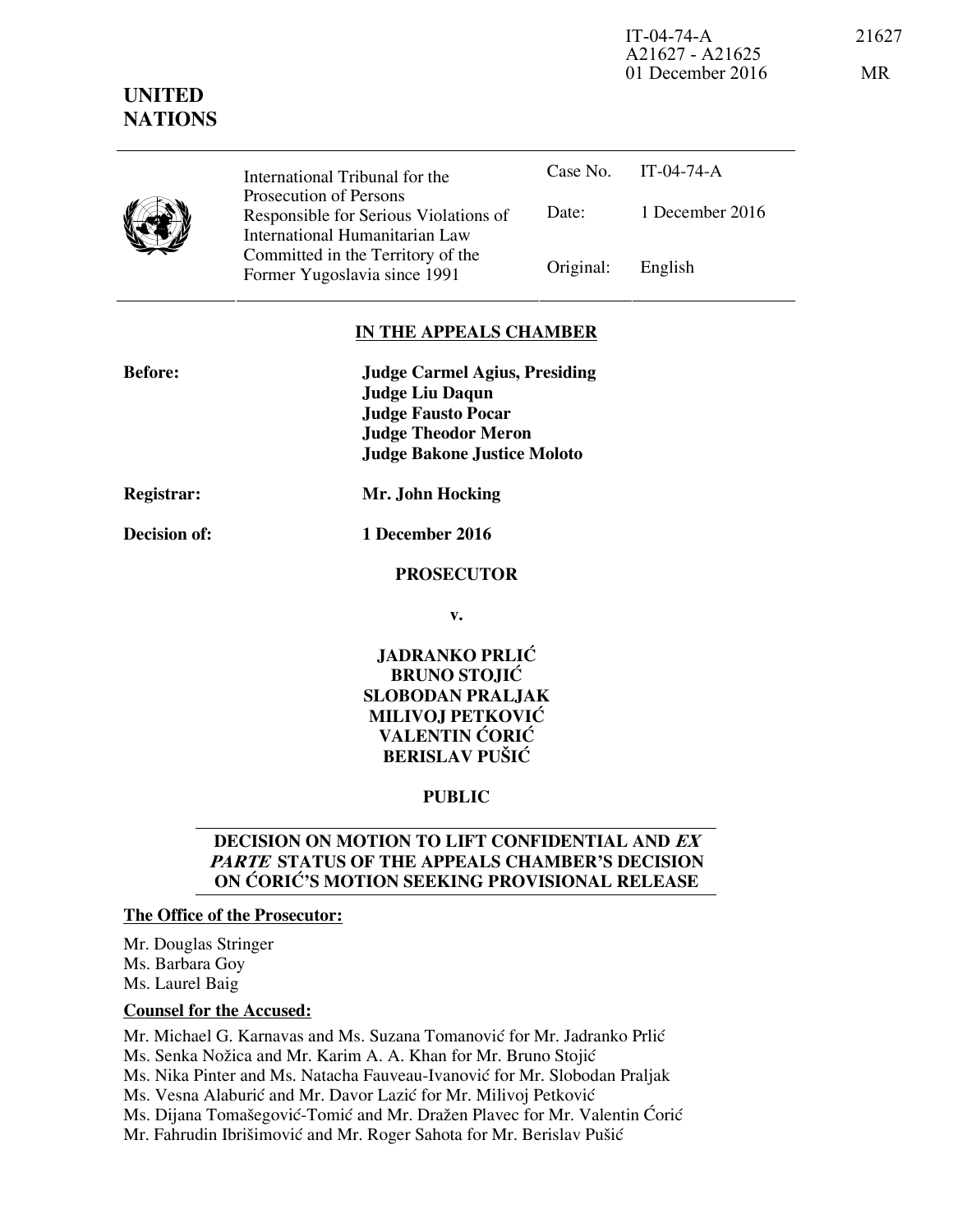**THE APPEALS CHAMBER** of the International Tribunal for the Prosecution of Persons Responsible for Serious Violations of International Humanitarian Law Committed in the Territory of the former Yugoslavia since 1991 ("Appeals Chamber" and "Tribunal", respectively);

**NOTING** the "Decision on Valentin Ćorić's Request for Provisional Release", issued confidentially and *ex parte* by the Appeals Chamber on 15 August 2016 ("Decision");

**BEING SEISED** of the "Motion to Lift Confidential and *Ex Parte* Status of the Appeals Chamber's Decision on Valentin Ćorić's Request for Provisional Release", filed confidentially and *ex parte* by the Office of the Prosecutor ("Prosecution") on 25 October 2016 ("Motion"), in which the Prosecution requests the Appeals Chamber to: (i) issue a public redacted version of the Decision; or (ii) lift the *ex parte* status of the Decision to make it available to the parties in this  $case:<sup>1</sup>$ 

**NOTING** that Valentin Ćorić ("Ćorić") has not filed a response to the Motion;

**CONSIDERING** that all decisions filed before the Tribunal shall be public unless there are exceptional reasons for maintaining their confidentiality; $\frac{2}{3}$ 

**NOTING** the Prosecution's submission that no exceptional reasons exist to maintain the confidentiality of the Decision; $3$ 

**CONSIDERING** that no exceptional reasons exist for maintaining the confidential and *ex parte* status of the Decision, save for the information contained therein concerning  $\acute{C}$ orić's personal circumstances, which should be redacted from a public version;

**FINDING** therefore that, in the interest of maintaining the public character of the proceedings in this case, a public redacted version of the Decision should be issued;

**CONSIDERING** further that there is no basis for the Motion to remain confidential and *ex parte*;

#### **FOR THE FOREGOING REASONS**,

**PURSUANT TO** Rules 54 and 107 of the Tribunal's Rules of Procedure and Evidence;

-

<sup>&</sup>lt;sup>1</sup> Motion, paras 1, 6. See also Motion, paras 2-5.

<sup>&</sup>lt;sup>2</sup> See, *e.g.*, Decision on Motion to Lift Confidential and *Ex Parte* Status of the Appeal Chamber's Decision on Ćorić's Motion Seeking Provisional Release, 14 May 2015, p.1; *Prosecutor v. Vidoje Blagojević and Dragan Jokić*, Case No. IT-02-60-A, Decision on Prosecution's Motion to Lift Confidential Status of the Appeals Chamber's Rule 115 Decision of 21 July 2005, 23 October 2012, para. 8 and references cited therein.

<sup>&</sup>lt;sup>3</sup> Motion, para. 5.